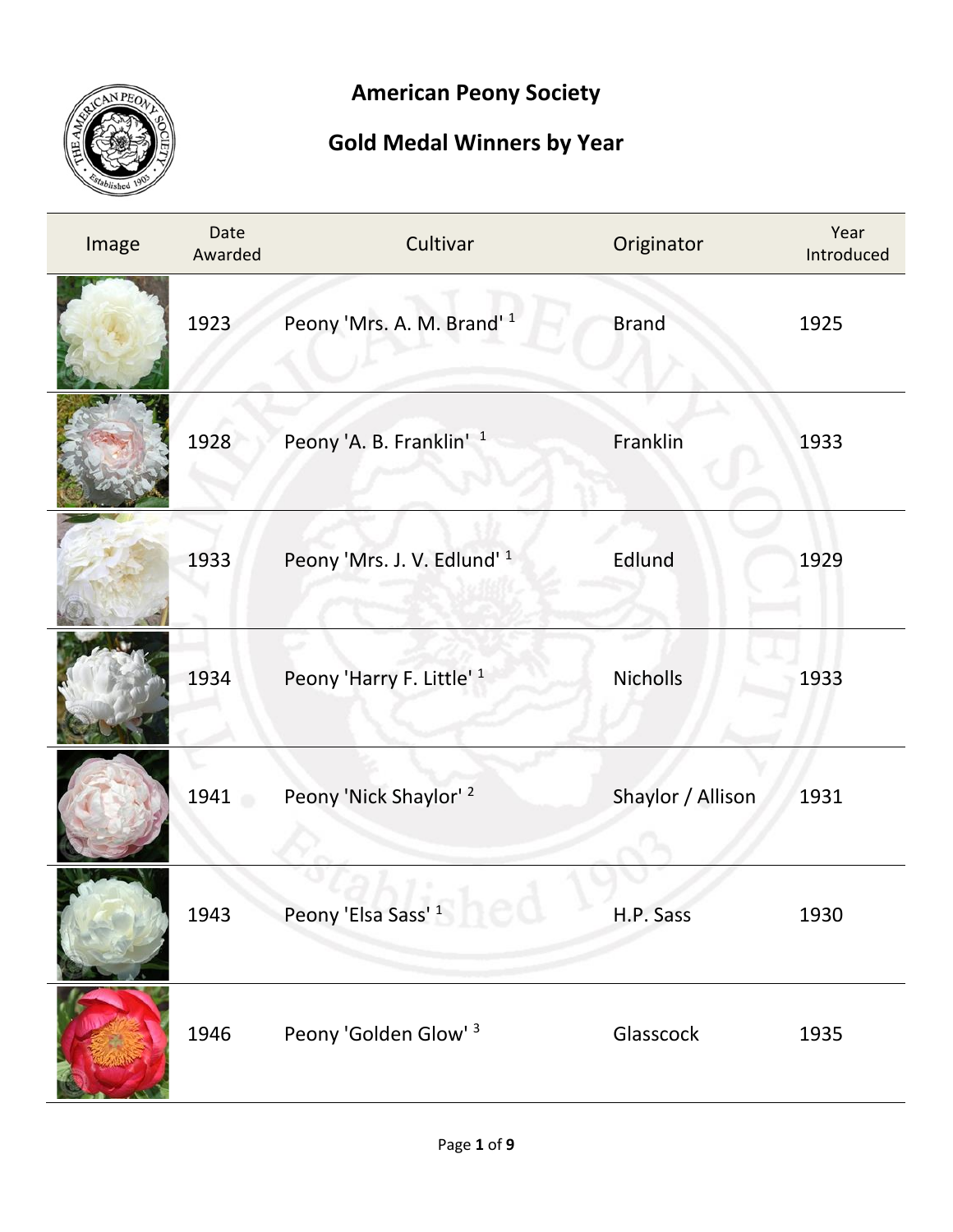| 1946 | Peony 'Hansina Brand' 4                            | A.M. Brand        | 1925 |
|------|----------------------------------------------------|-------------------|------|
| 1948 | Peony 'Mrs. Franklin D.<br>Roosevelt' <sup>6</sup> | Franklin          | 1933 |
| 1949 | Peony 'Doris Cooper' <sup>1</sup>                  | Cooper            | 1946 |
| 1956 | Peony 'Miss America' 5                             | Mann / van Steen  | 1936 |
| 1956 | Peony 'Red Charm' 5                                | Glasscock         | 1944 |
| 1957 | Peony 'Kansas' 6                                   | <b>Bigger</b>     | 1940 |
| 1959 | Peony 'Moonstone' 6                                | Murawska          | 1943 |
| 1969 | Peony 'Nick Shaylor' <sup>6</sup>                  | Shaylor / Allison | 1931 |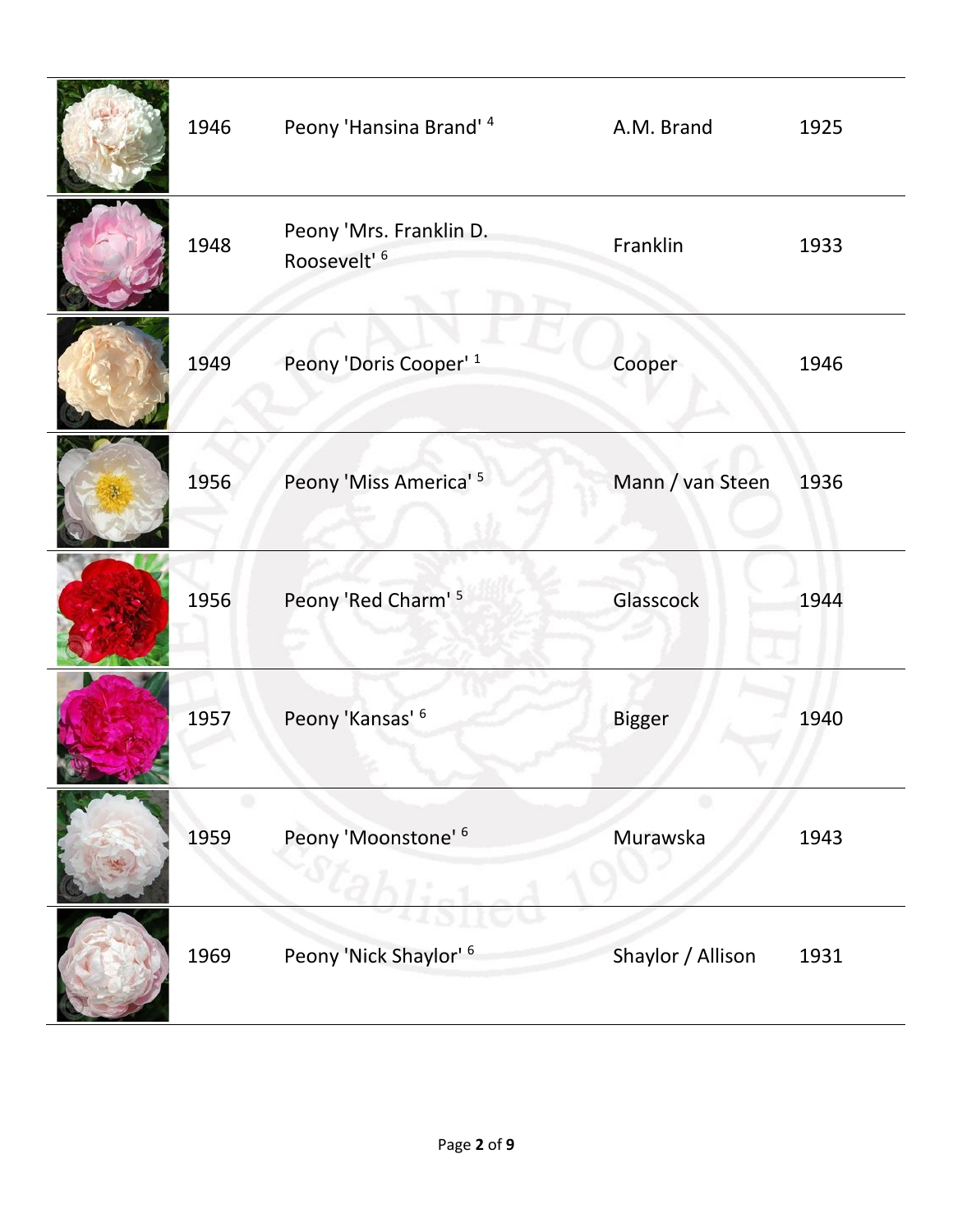| 1969 | Name/Number not given <sup>2</sup> | Cousins          |      |
|------|------------------------------------|------------------|------|
| 1971 | Peony 'Miss America' 6             | Mann / van Steen | 1936 |
| 1973 | Peony 'Age of Gold' 6              | Saunders         | 1948 |
| 1974 | Peony 'Walter Mains' 6             | Mains            | 1957 |
| 1975 | Peony 'Bu-Te' 6                    | Wassenburg       | 1954 |
| 1980 | Peony 'Cytherea' 6                 | Saunders         | 1953 |
| 1981 | Peony 'Bowl of Cream' <sup>6</sup> | Klehm            | 1963 |
|      |                                    |                  |      |
| 1982 | Peony 'Westerner' <sup>6</sup>     | <b>Bigger</b>    | 1942 |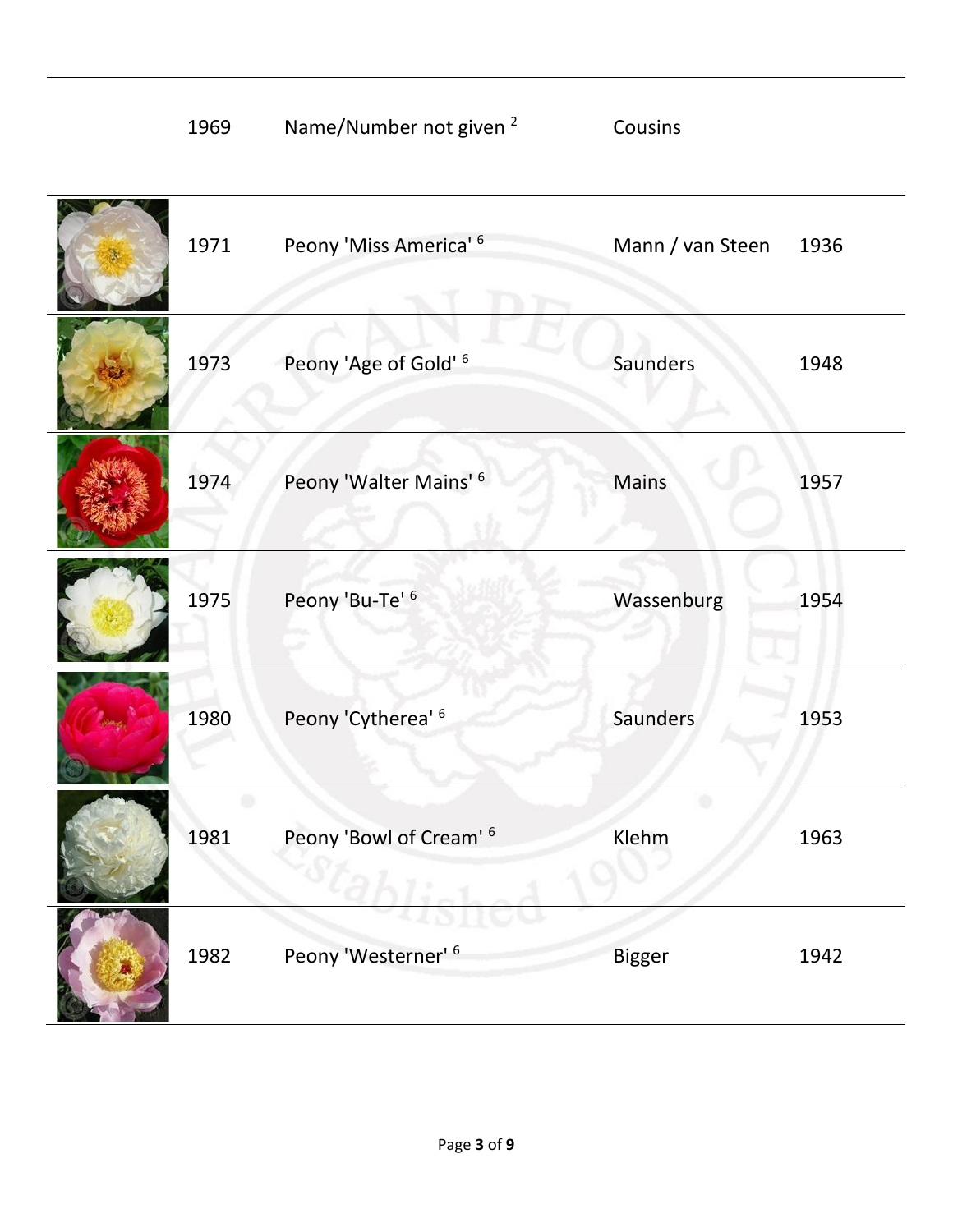| 1983 | Peony 'Chinese Dragon' <sup>6</sup> | Saunders  | 1950 |
|------|-------------------------------------|-----------|------|
| 1984 | Peony 'Dolorodell' <sup>6</sup>     | Lins      | 1942 |
| 1985 | Peony 'Burma Ruby' 6                | Glasscock | 1951 |
| 1986 | Peony 'Coral Charm' <sup>6</sup>    | Wissing   | 1964 |
| 1987 | Peony 'Norma Volz' 6                | Volz      | 1962 |
| 1988 | Peony 'Paula Fay' <sup>6</sup>      | Fay       | 1968 |
| 1989 | Peony 'High Noon' 6                 | Saunders  | 1952 |
| 1990 | Peony 'Seashell' <sup>6</sup>       | H.P. Sass | 1937 |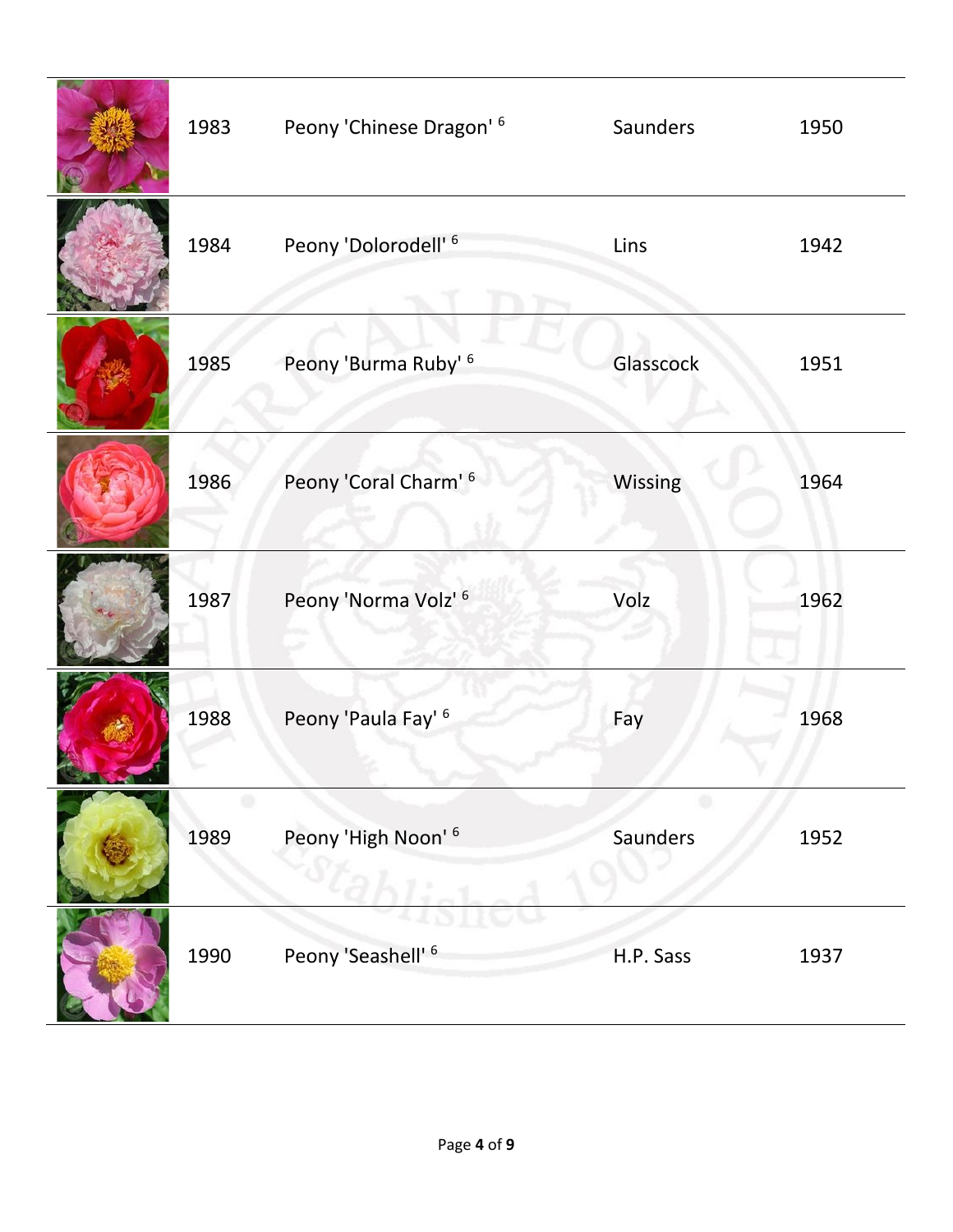| 1991 | Peony 'White Cap' <sup>6</sup>       | Winchell           | 1956      |
|------|--------------------------------------|--------------------|-----------|
| 1992 | Peony 'America' <sup>6</sup>         | Rudolph            | 1976      |
| 1993 | None awarded                         |                    |           |
| 1994 | Peony 'Mother's Choice' 6            | Glasscock          | 1950      |
| 1994 | Peony 'Pillow Talk' <sup>6</sup>     | C.G. Klehm         | 1968      |
| 1994 | Peony 'Shintenchi' 6                 | Japan              | bef. 1931 |
| 1995 | Peony 'Sparkling Star' <sup>6</sup>  | ۰<br><b>Bigger</b> | 1953      |
| 1996 | Peony 'Garden Treasure' <sup>6</sup> | Hollingsworth      | 1984      |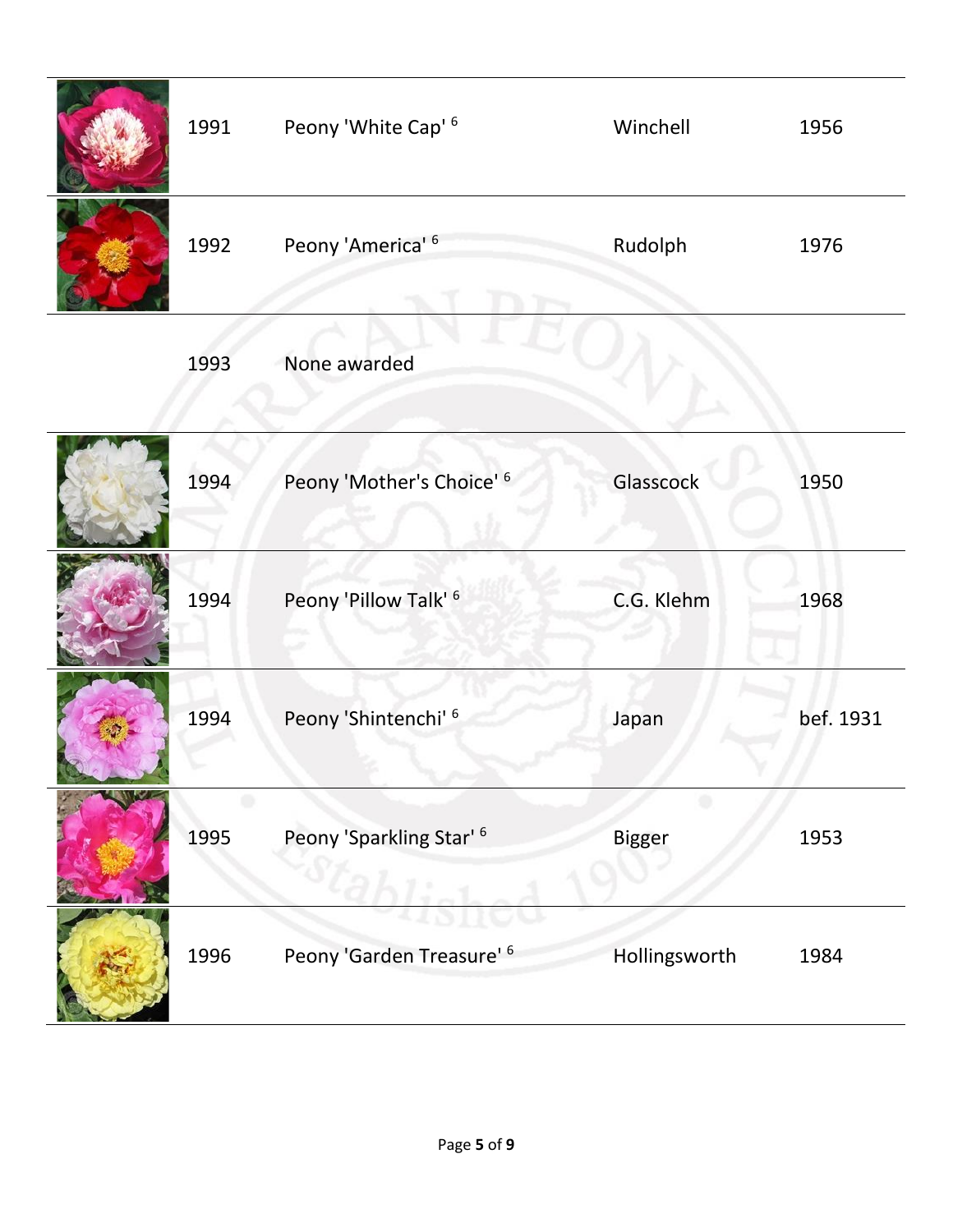| 1997 | Peony 'Old Faithful' <sup>6</sup>        | Glasscock / Falk       | 1964 |
|------|------------------------------------------|------------------------|------|
| 1998 | Peony 'Myra MacRae' <sup>6</sup>         | Tischler               | 1967 |
| 1999 | Peony 'Ludovica' 6                       | Saunders               | 1941 |
| 2000 | Peony 'Pink Hawaiian Coral' <sup>6</sup> | R. Klehm               | 1981 |
| 2001 | Peony 'Early Scout' <sup>6</sup>         | Auten                  | 1952 |
| 2002 | Peony 'Etched Salmon' <sup>6</sup>       | Cousins/<br>R.G. Klehm | 1981 |
| 2003 | Peony 'Coral Sunset' <sup>6</sup>        | Wissing                | 1965 |
| 2004 | Peony 'Do Tell' <sup>6</sup>             | Auten                  | 1946 |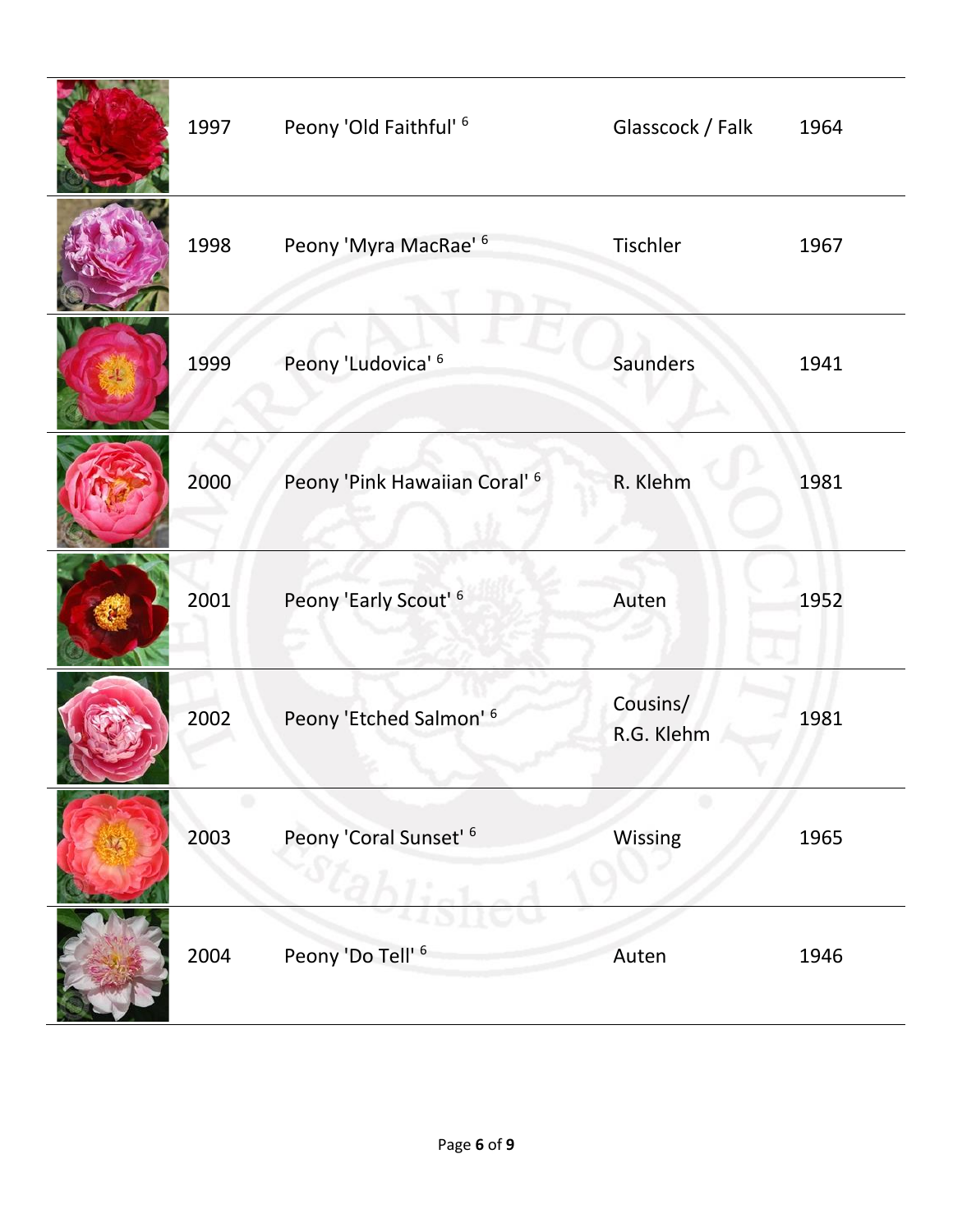| 2005 | Peony 'Angel Cheeks' <sup>6</sup>  | C.G. Klehm         | 1970 |
|------|------------------------------------|--------------------|------|
| 2006 | Peony 'Bartzella' 6                | Anderson           | 1986 |
| 2007 | Peony 'Many Happy Returns' 6       | Hollingsworth      | 1986 |
| 2008 | Peony 'Salmon Dream' 7             | D.L. Reath         | 1979 |
| 2009 | Peony 'Hephestos' 6                | Daphnis            | 1977 |
| 2010 | Peony 'Buckeye Belle' 6            | <b>Mains</b>       | 1956 |
| 2011 | Peony 'Amalia Olson' <sup>6</sup>  | Olson, C. / Nelson | 1959 |
| 2012 | Peony 'Topeka Garnet' <sup>6</sup> | <b>Bigger</b>      | 1975 |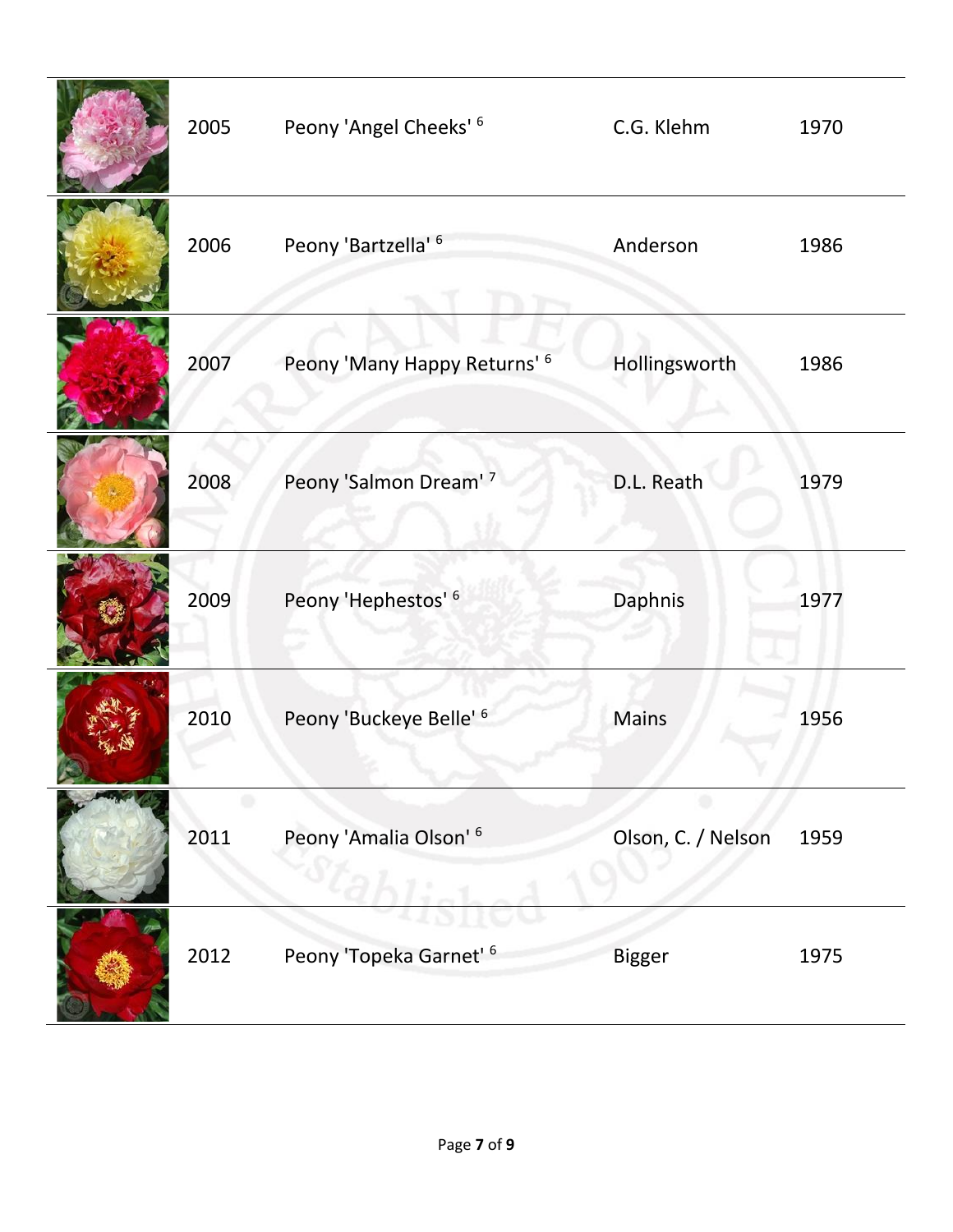| 2013 | Peony 'The Mackinac Grand' <sup>6</sup>           | Reath          | 1992 |
|------|---------------------------------------------------|----------------|------|
| 2014 | Peony 'Leda' <sup>6</sup>                         | Daphnis        | 1977 |
| 2015 | Peony 'Mahogany' <sup>6</sup>                     | Glasscock      | 1937 |
| 2016 | Peony 'Eliza Lundy' <sup>6</sup>                  | <b>Krekler</b> | 1976 |
| 2017 | Peony 'Lois' Choice' 6                            | Laning         | 1993 |
| 2018 | Peony 'Pietertje Vriend<br>Wagenaar' <sup>6</sup> | Friend         | 1996 |
| 2019 | Peony 'Angel Emily' <sup>6</sup>                  | Seidl/Bremer   | 2013 |
| 2020 | Peony 'Hillary' <sup>6</sup>                      | Anderson       | 1999 |